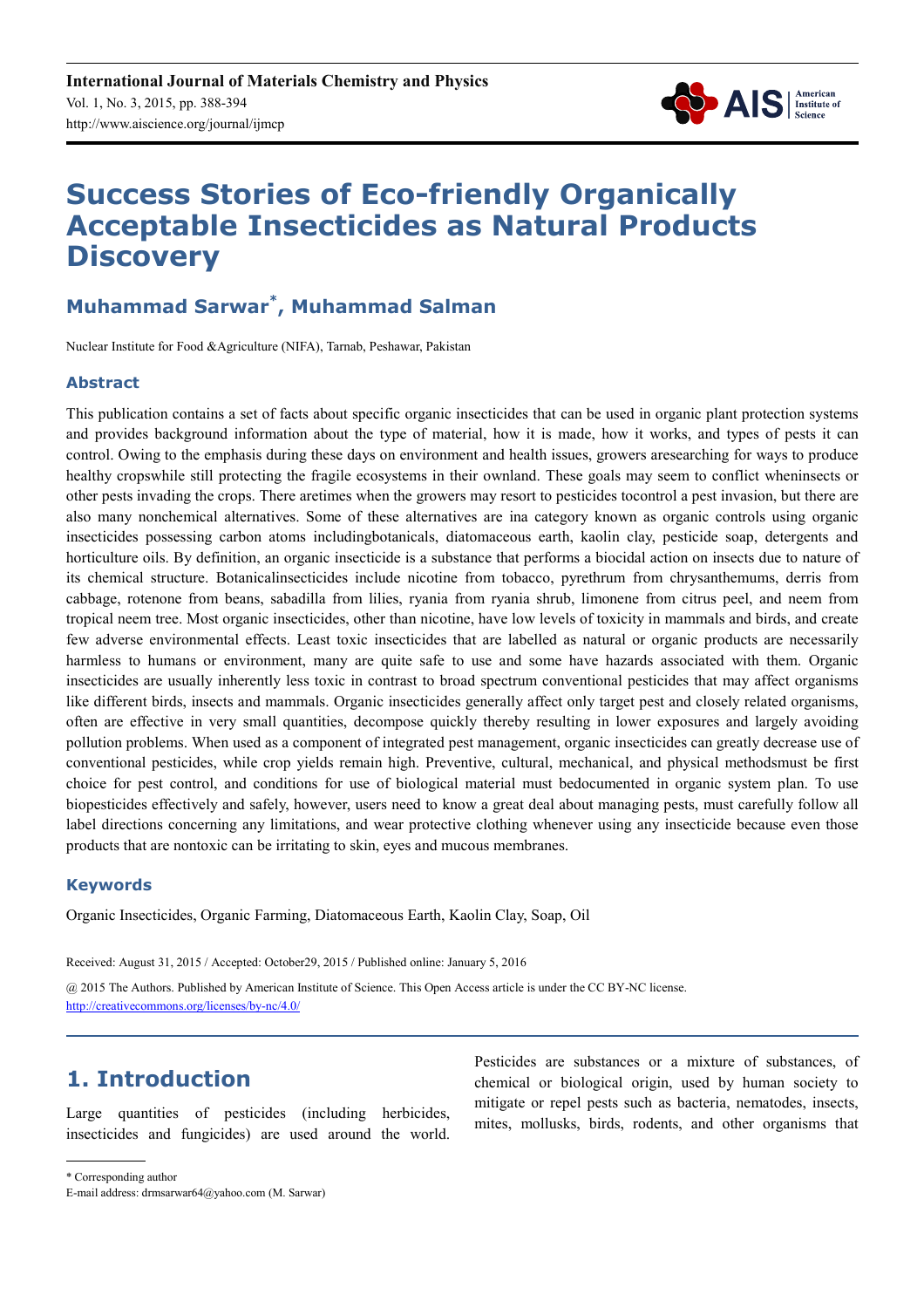affect food production or human health. These usually act by disrupting some components of the pest's life processes to kill or inactivate them. Synthetic chemical insecticides provide many benefits to food production and human health, but these also pose some hazards. Insecticide contamination of soils and waterways affects our health; environment and access to overseas markets owing to many of our international markets want to know whether their food is produced in an environmentally responsible way. In many instances, alternative methods of insect's management offer adequate levels of pest control and pose fewer hazards. One such alternative is the use of organic insecticidesthat contain microorganisms or their by-products. Organic insecticides are especially valuable because their toxicity to non-target animals and humans is extremely low. Compared to other commonly used insecticides, these are safe for both the pesticide users and consumers of treated crops (Ekstrom, 1994; Addor, 1995; Rand, 1995; Bohmart, 1997; Sarwar, 2015 a; 2015 b; 2015).

Organic farming also known as natural, ecological or common sense farming is a system of growing healthyplants by encouraging healthy soils, beneficial insects and birds. The philosophy includesthe way farmers treat the soil, design their farming and choose which plants to grow. It also includes how farmers decide which fertilizers to use and how tocontrol weeds and insect pests. Organic farmingavoids theuse of synthetically produced fertilizers, pesticides andlivestock feed additives. However, the term organicgardening has different meanings among differentindividuals, so a synthetically manufactured fertilizeror pesticide may be objectionable to one organicgardener, but acceptable to another (Balusu and Fadamiro, 2012). Phase out of the fumigant methyl bromide, restrictions on organophosphates, environmental problems with neonicotinoids and pyrethroids, pest resistance, and the exponential growth oforganic agriculture have created amarket for alternatives (Quarles, 2011 a; 2011 b). Naturally occurring microbials canbe used in organic production andhuman health risks with these are low. As anadded advantage, many pests arenot resistant to their effects. There are several natural (plant) insecticides that have been widely used, although compared with modern synthetics the plant substances are relatively weak. Insecticides possessing carbon atoms including insecticides from a plant or animal source that are on the list of organic materials review institutes are considered organics. One benefit of a plant insecticide is that many of them are biodegradable,and effective for a number of key pestsencountered in organic production,such as western flower thrips, twospotted mites, whiteflies, caterpillars, psyllids and pest beetles (Goettel et al., 2001).

## **2. Organic Chemical Pest Control**

There is a large commercial market for effective, nonpolluting organic materials that can be used in organic production. There is also a large market for low impact organic natural products to manage insect pests. Organic insecticidesare essentially nontoxic and non-pathogenic towildlife, humans and other organisms notclosely related to the target pest. The safetyoffered by organic insecticides is their greateststrength. The toxic action of these insecticides isoften specific to a single group or species ofinsects and this specificity means that mostorganic insecticides do not directly affectbeneficial insects (including predators orparasites) in treated areas. If necessary, most organic insecticides can beused in conjunction with synthetic chemicalinsecticides because in most cases the microbialproduct is not deactivated or damaged byresidues of conventional insecticides. Because their residues present no hazards tohumans or otheranimals, organic insecticidescan be applied even when a crop is almost readyfor harvest. In some cases, the pathogenic microorganismscan become established in a pest population orits habitat and provide control during subsequentpest generations or seasons.Because a single organic insecticide is toxicto only a specific species or group of insects,each application may control only a portion ofthe pests present in a field, garden, or lawn. Ifother types of pests are present in the treated area, they will survive and may continue to cause damage (Weinzierl et al., 2005; Brian et al., 2013).

## **3. Types of Organic Insecticides**

Pesticides are any substance or mixture of substances that kill pests and this definition includes bothorganic and conventional pesticides. When focus is on organic farming, make sure that every materialschosen is an organically approved one, have organic certification and usually havea specific logo or identifier on the label. There are a number of natural materials available and some work quite well. In general, non-synthetic substances donot have much residual activity and may need to be used more frequentlythan synthetic pesticides. Individual product label can tell to farmershow often to apply the material at the plants or gardens (Silcox and Roth, 1994; Casida and Quistad, 1995). Efficacy of organic substances is summarized in the beneath text based on trials data:-

### **3.1. Antibiotic Insecticides**

Antibiotic insecticides are produced by fermentation from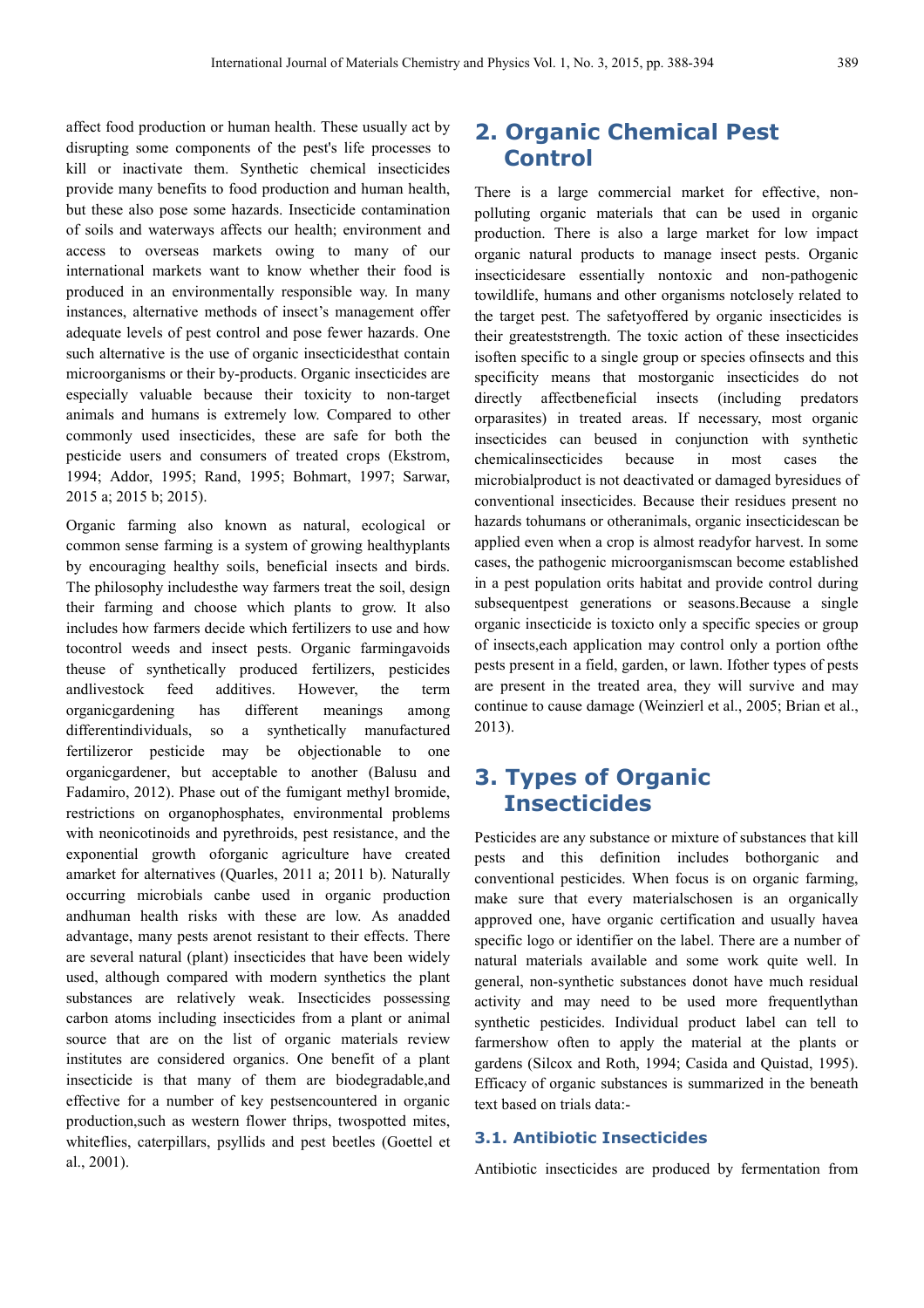actinomycetes (filamentous bacteria found in the soil that give it a sweet healthy smell) or streptomycetes (spinosad) and usually their activities are selective to individual groups. Spinosad is composed of spinosyns A and D, which issubstance, produced by aerobic fermentation of the actinomycete species *Saccharopolysoraspinosa* found in soil samples. It is a fast-acting, somewhat broad-spectrum material that acts on insect primarily through ingestion or by direct contact with a spray droplet or a newly treated surface. It affects the nervous system of the insect, causing loss of muscle control. Continuous activation of motor neurons causes insects to die of exhaustion within 1-2 days. Foliar applications of spinosad are not highly systemic in plants, although some movement into leaf tissue has been demonstrated. The addition of a penetrating surfactant increases absorption by tissues and activity on pests that mine leaves. Abamectin is an acaricide and also shows activity against some thrips, while use of spinosad shows activity against certain Lepidoptera larvae and thrips (Salgado, 1997; Thompson et al., 2000).

## **3.2. Insecticidal Soapsand Detergents**

The liquid dishwashing soap is almostalways means detergent, which is chemicallyunlike to soap. Real soap is technically a salt,resulting from a reaction between an acid (fat)and an alkali (lye). Soap, often listed on labels as 'potassium salts of fatty acids, is insecticidal substance. Detergents, on the other hand, help to suffocateinsects, but are used more in sprays as aspreader or sticker to break surface tensionbetween the spray droplets and plant parts forbetter adherence and coverage. The differencebetween soap and detergent is often ignored, andif used as a wetting agent, perhaps it doesnotmatter whether farmers use soap or detergent.However, as an insecticide against aphids and many other sucking insects, as well as some other pests, only true soap can provide control. Insecticidal soaps evidently kill insect pests by penetrating the insect's outer coat cuticle orentering the respiratory system and causing cell damage or disruption.Avoid using of homemade soap sprays, particularly those with household detergents because these soaps have either not been tested or found to contain ingredients that actually harm plants(Imai et al., 1995; Lawrence, 2007).

### **3.3. Horticulture Oils**

Mostly, oils are petroleum-based products that alsocontain certain fatty acids which form layers onplant parts to smother insects or provide amechanical barrier to prevent damage. There aretwo kinds of oils, growing season (summer) anddormant that refers to the time of year theapplication is made. As a general rule, some common examples of oils include for normal dormant use or summer use on vegetables, greenhouse ornamentals,flower and foliage plants, some fruits and nut trees, somefield crops, berries, grapes, olives, citrus, shade trees, field ornamentals, evergreen, some shrubs and indoor oroutdoor uses. Generally, rules for using oilsinclude wear a mask, coat the leaves, stems and ground, treat test plants first and look for damage, spray at the right time, do not mix chemicals and use at low rates. However, these treatments are sold undermany different brand and trade names, and always read the label of a product to see products formulated for use against the particular insect targeted tocontrol. Some oils control egg and immature formsof pests only;however, possible phytotoxicity onivy, ferns and houseplants may result. Oils are widely used to control the egg stage of various mites and insects by preventing the normal exchange of gases through the egg surface or interfering with the egg structure. When used against other stages of insects and mites, oils can block the respiratorysystem, causing suffocation or breakdown of the outside tissue (cuticle) of the insect or mite. Secondary toxicity mechanisms include penetrating and degrading ofarthropod tissues and fumigant effects of volatile oil components.Horticultural mineral oils are highly refined narrow distillation range oils, their phytotoxicity problems are mainly due to sunlight oxidising unsaturated hydrocarbons, and show direct toxicity by asphyxiating small insects and also behavioural effects in reducing oviposition by some lepidopterans. In most cases there is a relatively narrow window when the target is susceptible, the volume of spray used is critical as good coverage is essential, no reported cases of resistance developing in target pest species, and arerelatively non-toxic to predators and parasites (Ebbon, 2002).

### **3.4. Botanicals**

Botanicals are insecticides derived and extracted from plants. These are broad spectrum pesticides, can be extremely effective if used properly and have low environmental persistence (Rosenthal and Berenbaum, 1991; Miller and Uetz, 1998; Copping, 2001; Sarwar, 2015 d).

### **3.4.1. Old Botanicals**

In general, although these are broad-spectrum insecticides of moderate toxicity and persistence, they rarely bioaccumulate or cause major environmental impacts, but most are not persistent and do not bioaccumulate in animals or have significant environmental impacts. Botanicalinsecticides include nicotine from tobacco, pyrethrum from chrysanthemum, derris from cabbage, rotenone from beans, sabadilla from lilies, ryania from the ryania shrub, calotropis,and neem from the tropical neem tree. Most botanicals, other than nicotine, have low levels of toxicity in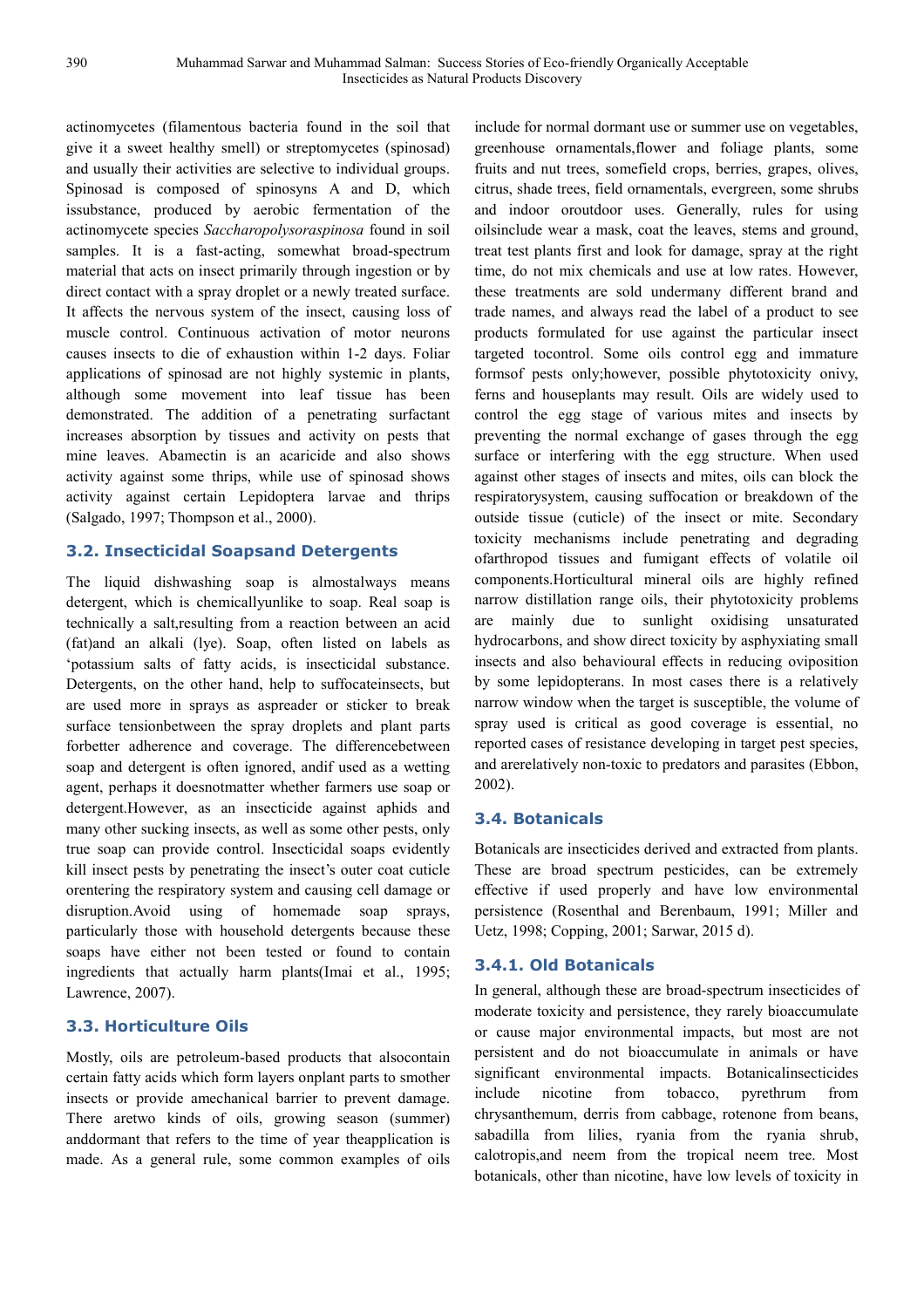mammals and birds and create few adverse environmental effects. Pyrethrins, from dried chrysanthemum-type flowers, work well against many insects, especiallythe soft-bodied types. Rotenone, from the roots of several tropical plants, is probably the mosteffective generalpurpose natural insecticide. Used as a spray or a dust, it kills a widerange of insects, such as caterpillars, aphids and a number of beetles. Rotenone is sometimes combined with a pyrethrin under different trade names, and this is very effective against pests.

#### **3.4.2. Newer Botanicals**

In recent years, new classes of insecticides have been marketed, none of which are persistent or bioaccumulate and have few effects on mammals, but are may be very toxic to aquatic invertebrates. They include citrus, neem azadirachtin, garlic, hot pepper derivatives, and limonene from citrus peel.These plants are commonly found in all villages; about 1 kg of leaves from each plant is taken, powdered and then ground into a paste to be mixed in water.The mixture is then diluted in 5 litres of water and left undisturbed for 5 days. When required for using, about 500 ml of this concentration is diluted in 10 litres of water and sprayed over the plants. The ideal time for spraying these botanicals is during 6 am to 8.30 am and between 4 pm and 6.30 pm. Depending upon the soil, crop and other climatic factors, the concentration can be raised or lowered, and applicators can contact their nearby organic farmers who are using these products for guidelines regarding the concentration.

#### **3.4.3. Preparation of Ginger-Garlic Extract**

Another tried and a proven mixture used is ginger-garlic extract. About 1 gm of ginger and garlic each, 2gm of green chilli and 5 litres of water are taken. The garlic, ginger and green chilli are ground into a paste and mixed with water. After 10 days the mixture is filtered and used, and the prescribed quantity is about 500 ml of this solution diluted in 10 litres of water which can be sprayed over the plants.Both the above botanicals have been found effective in controlling leaf roller, thrips, mealy bugs, fruit, stem and bark borers, hairy caterpillar and aphids. Even if a farmer is not convinced about the benefits of organic inputs, he can continue to grow his crops using chemicals, but at the same time he can set aside a small portion in his field to grow the same crop using organic inputs. By doing so he can find out for himself the cost benefit ratio that itself can convince him about its efficacy.

## **3.4.4. Reparation of Calotropis, Moringa and Datura Extracts**

One kg of calotropis leaves is crushed with mortar-pestle; add one litter of water to this paste, filter and 10 litres of water is added before spraying. The calotropis solution is active against insect pests and acts as a repellent and antifeedent. About 200 g of leaves and flowers of moringa are ground with 250 ml of water to make it into a paste. Filter it, and add water to make final volume to 10 litters. Stir well with a suitable emulsifier (soap solution).One kg of Datura leaves are cut into small pieces and then ground with 250 ml of water to make a paste. Then filter through the cotton cloth with another 250 ml of water and dilute in 5 litres of water. Datura seed can also be used and this solution is active against insect pests, diseases and mites etc. Importantly, the solutions prepared here can be mixed well with soap solution at the rate of 10 g/1 litre of extract before spraying. It is recommended that the application or spraying of all the botanical pesticides should be carried out only in the late afternoon of the day (Sarwar, 2015 e).

### **3.4.5. Oil and Detergent Sprays**

For preparing oil and detergent sprays,recipe is, mix 1 tablespoon of dishwashingdetergent with 1 cup of cooking oil. This is the stocksolution and in the nextstep mix 1 to 1.5 teaspoons of the stocksolution with each cup of water. For a gallon of spray,this amounts to 5 to 8 tablespoons of stock solutionper gallon of water. Other recipe is, use 2 to 4 tablespoons of dishwashingdetergent and 5 tablespoons of vegetable oil pergallon of water.For using oil and detergent sprays on any plants, cut oil amount in half if foliage is very tender and stock solutions should not be stored for more than a few days.Oils can also damage plants if used when temperatures are above 80 degrees F,but ifthesoap mix is increased to more than 2 tablespoons per gallon, test may be done for phytotoxicity (damage to the plant) by treating onlya small part of the plant before spraying the entireplant. Oil products can control a wide range of soft-bodied insects, such as aphids, mites, thrips,whiteflies, mealybugs, psyllids,and to control the corn earwormby applying a mix of plant oil and Bt directly into the silk channel of the pest earworm (Agnello, 2002; Koul et al., 2008).

### **3.4.6. Diatomaceous Earth**

Diatomaceous earth is a dusty product composed of finely groundskeletons of fossil diatoms available in various formulations. Sharp edges of theground diatoms scratch the insect's outer body covering, and waxy or oily outerlayer of soft-bodied insects, which reportedly die eventually from dehydration. However, the diatomaceous earth is also categorizedand considered a mechanical barrier orrepellent because some insects will not crawl onor feed upon plant foliage sprinkled with it. Before buying or applying diatomaceous earth, farmers should read the label and look for theinsect control formulation, since some brandsare not labelled for vegetables, and applicator must wear a dust mask when applying diatomaceous earth to plants. It is considered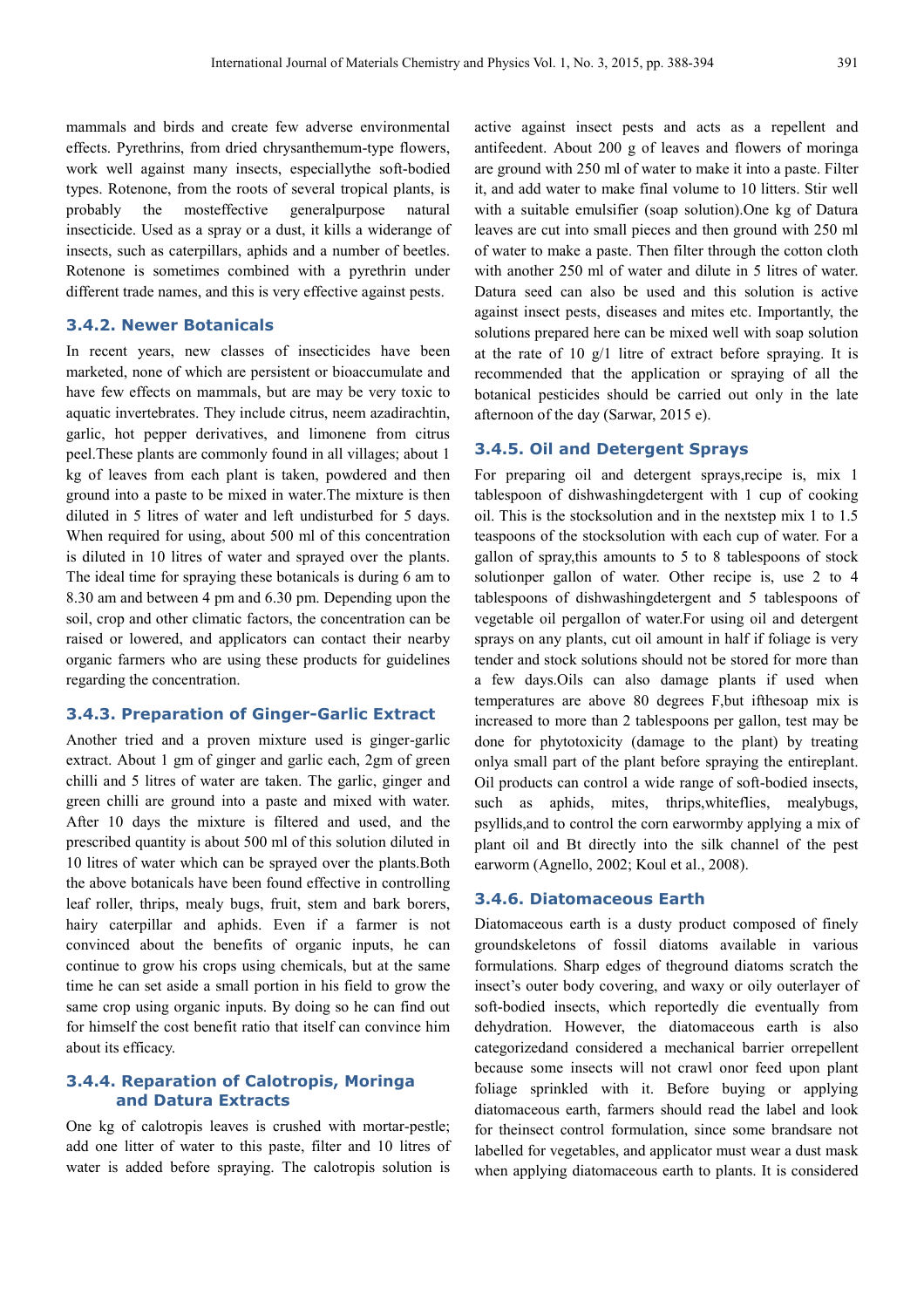apesticide, but it is non-toxic to birds and mammals, on the other hand diatomaceous earthcan be a disadvantage because it may also killbeneficial insects and it is lesseffective against pests in humid weather (Steven and Clydette, 1990; Sarwar, 2015 f).

## **3.4.7. Kaolin Clay**

It is considered non-synthetic, and pests may be controlled through mechanical and physicalmethods, including nonsynthetic controls such as repellents. Kaolin is naturally occurring clay that results from weathering of aluminous minerals, such asfeldspar, with kaolinite as its principal constituent. Kaolin is a common mineral,generally regarded as safe, used asan anti-caking agent in processed foods and an additive to cosmetics, toiletries, and healthproducts. It is also used as an inert carrier in some pesticides and enhances the performanceof some microbial products.For application as a plant protectant, kaolin is grounded and processed to reach a uniformparticle size. Applied in suspension in water, kaolin produces a dry white film layer ofinterlocking, microscopic particles on the surface of leaves, stems and fruits after evaporation ofthe water. This material has several modes of activity, acts as a physical barrier, prevents insects from reaching vulnerable plant tissue, and it acts as a repellent by creatingan unsuitable surface for feeding or egglaying. It acts as a repellent by creatingan unsuitable surface for feeding or egg-laying. The uniform white film may also disrupt theinsect's host-finding capability by masking the colour of the plant tissue. Furthermore, particlesof kaolin act as an irritant to the insect. After landing on a treated surface, particles of kaolinbreak off and attach to the insect's body, triggering an excessive grooming response thatdistracts the pest. It has been shown to be effective against several orchard pests, including apple maggot, white apple leafhopper and pear psylla (Puterka et al., 2000; Larentzaki et al., 2008).

## **3.4.8. Pesticidal Soaps**

Pesticidal soaps are potassium or ammonium salts of fatty acids and allowed for use as insecticide, miticide, algaecide, moss killer, and herbicide only forfarmstead maintenance such as roadways, ditches, etc., but not permitted on food crops or fallowfields. Ammonium soaps are permitted as animal repellents as long as there is no contact with edible portions of crop or with soil. Pesticide soap products work by disrupting the cuticle (skin) layer and suffocating soft-bodied insects. To be effective, the spray solution must contact and thoroughly cover thetargeted pest. Once the soap dries on the plant surface, insects and mites will not be affectedby the residue. But, soaps have little efficacy against insect eggs.Pesticide soap products are effective against some aphid, mealybug, whitefly mite and other soft-bodied species (Lawson and Weires, 1991; Liu et al., 1996).

## **4. Integrated Pest Management**

Integrated Pest Management (IPM) is a combination of insect pests management techniques to reduce the need for pesticides, which relies on monitoring pests and pest's damage, and techniques include maintaining healthy plants that resist insects better, encouraging natural predators or parasites of pests, using non-chemical means to remove insects; and when using pesticides, selecting the one that is least toxic, most effective, most pest specific and has the least potential impact on the environment (Ware, 1994; Sarwar, 2012; 2013; 2015 g; 2015 h; 2015 i).

## **5. Conclusion**

Although this publication provides background information on organic products, readers should consult product label for specific application directions and all insecticides should be used only in the manner specified on the product label. This also provides application guidelines for use and a description of the effects of each material on the environment and human health. In summary, organic pesticides provide an alternative to conventional pesticides in IPM programs, and many formulations have been approvedfor organic production. Organic insecticides offer effective alternativesfor the control of many insect pests. Their greateststrength is their safety, as these are essentiallynontoxic and non-pathogenic to animals and humans.Although not every insect pest problem can be controlledby the use of anorganic insecticide, these productscan be used successfully in place of more toxicinsecticides to control many farms and gardens pests, and several important field crop and forest insects.Because most of organic insecticides are effective against only a narrow range of pests and since these insecticides are vulnerable to rapid inactivationin the environment, users must properly identifytarget pests and plan the most effective application. But these same qualities mean that organicinsecticides can be used without undue risks ofhuman injury or environmental damage. Consequently, organic insecticides are likely tobecome increasingly important tools in insectmanagement.The pesticide information presented in this publication can beup-to-dated with federal and state regulations, and the user might be responsiblefor determining that the intended usage is consistent with the label of the product being used, use pesticides safely also read and follow brand directions. The information given herein is for learning purposes only and reference to commercial products or trade names is made with the understanding thatno discrimination is intended and no endorsement by the authors is implied.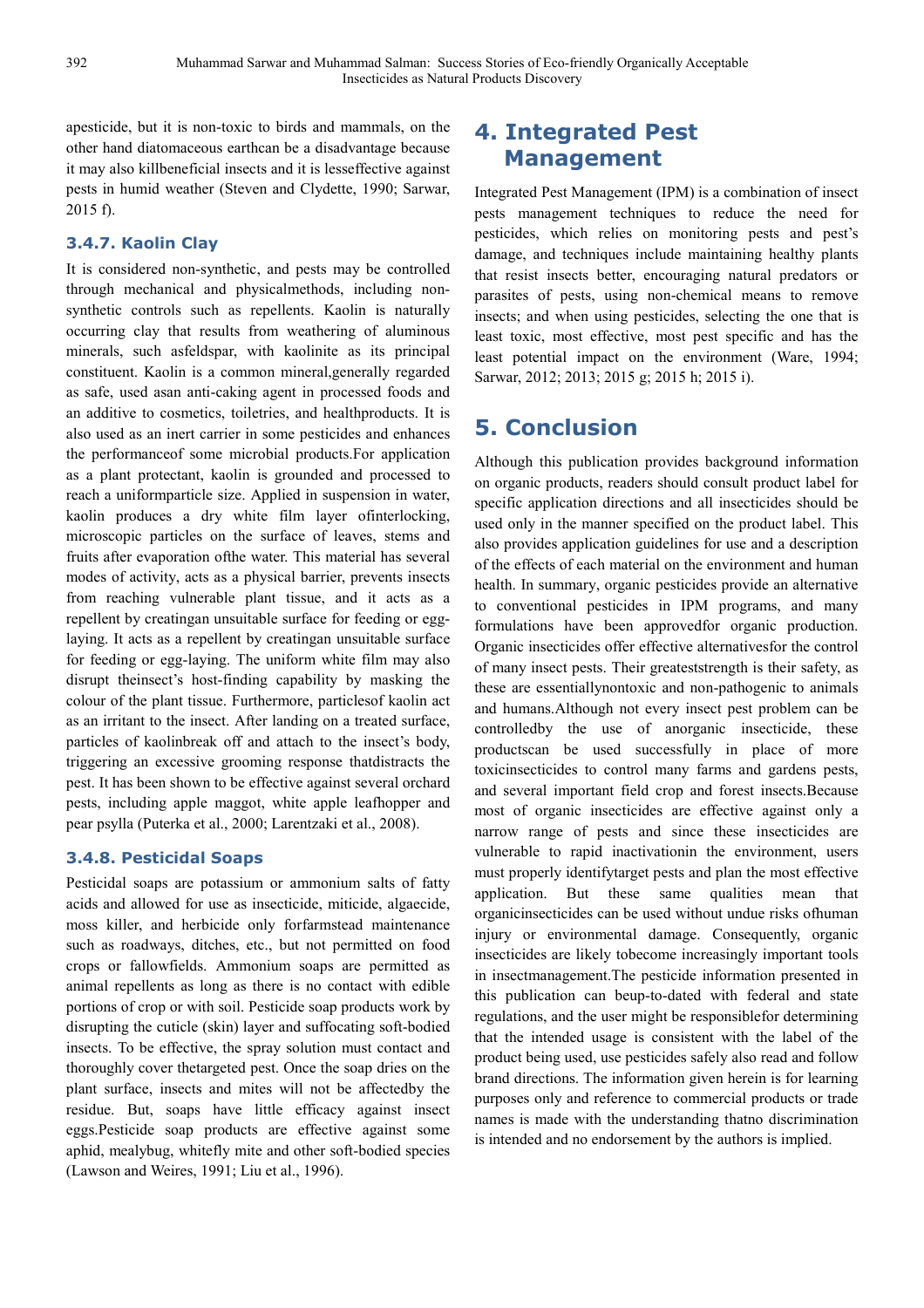## **References**

- [1] Addor, R.W. 1995. Insecticides. In: Godfrey C.R.A. (Ed.). Agrochemicals from natural products. Marcel Dekker, Inc. p. 1-62.
- [2] Agnello, A. 2002. Petroleum-derived spray oils: Chemistry, history, refining and formulation. In: Beattie, G. et al. (Eds.), Spray Oils Beyond 2000. p. 2-18. Univ. of Western Sydney Press.
- [3] Balusu, R.R. and Fadamiro, H.Y. 2012. Evaluation of organically acceptable insecticides as standalone treatments and in rotation for managing yellow margined leaf beetle*, Microtheca ochroloma* in organic crucifer production. Pest Manag. Sci., 68: 573-579.
- [4] Bohmart, B.L. 1997. The Standard Pesticide Users Guide. 4<sup>th</sup> Edition. London: PrenticeHall International.
- [5] Brian, C., Eric, S., Abby, S., Anthony, S. and Christine, S. 2013. Resource guide for organic insect and disease management. Second Edition. Organic Resource Guide, Cornell University. 202 p.
- [6] Casida, J.E. and Quistad, G.B. 1995. Pyrethrum Flowers-Production, Chemistry, Toxicology, and Uses. Oxford University Press, Oxford.
- [7] Copping, L.G. 2001. The Bio Pesticides Manual. Second Edition. British Crop Protection Counsel.
- [8] Ebbon, G.P. 2002. Environmental and health aspects of agricultural spray oils. In: Beattie, G. et al. (Eds.), Spray Oils Beyond 2000. p. 232-246. Univ. of Western Sydney Press.
- [9] Ekstrom, C. 1994. World Directory of Pesticide Control Organizations. Farnham, U.K. British Crop Protection Council.
- [10] Goettel, M.S., Hajek, A.E., Siegel, J.P. and Evans, H.C. 2001. Safety of fungal biocotrolagents. In: Butt et al., p. 390. p. 347-375.
- [11] Imai, T., Tsuchiya, S. and Fujimori, T. 1995. Humidity effects on activity of insecticidal soap for the green peach aphid, *Myzuspersicae* (Sulzer) (Hemiptera: Aphididae). Appl. Entomol. and Zool., 30 (1): 185-188.
- [12] Koul, O., Walia, S. and Dhaliwal, G.S. 2008. Essential Oils as Green Pesticides: Potential and Constraints. Biopestic. Int., 4 (1): 63-84.
- [13] Larentzaki, E., Shelton, A.M. and Plate, J. 2008. Effect of kaolin particle film on *Thrips tabaci* oviposition, feeding and development on onions: A lab and field case study. Crop Protection, 27: 727-734.
- [14] Lawrence, D. 2007. Chinese develop taste for organic food: Higher cost no barrier to safer eating. Bloomberg News, International Herald Tribune.
- [15] Lawson, D.S. and Weires, R.W. 1991. Management of European red mite (Acari: Tetranychidae) and several aphid species on apple with petroleum oils and an insecticidal soap. J.Econ. Entomol., 84(5): 1550-1557.
- [16] Liu, T.X., Stansly, P.A. andChortyk, O.T. 1996. Insecticidal activity of natural and synthetic sugar esters against *Bemisia argentifolii* (Homoptera: Aleyrodidae).J. Econ. Entomol., 89: 1233-1239.
- [17] Miller, F. and Uetz, S. 1998. Evaluating Biorational Pesticides for Controlling Arthropod Pest and their Phytotoxic Effects on Greenhouse Crops. Hort. Technology, 8(2): 185-192.
- [18] Puterka, G.J., Glenn, D.M., Sekutowski, D.G., Unruh, T.R. and Jones, S.K. 2000. Progress towardliquid formulations of particle films for insect and disease control in pear. Envir. Entomol., 29: 329-339.
- [19] Quarles, W. 2001 a. Compost tea for organic farming and gardening. IPM Practitioner, 23(9):1-9.
- [20] Quarles, W. 2011 b. Pesticides and honey bee death and decline. IPM Practitioner, 33 (1/2): 1-8.
- [21] Rand, G.M.1995. Fundamentals of Aquatic Toxicology: Effects, Environmental Fate and Risk Assessment. Washington, D.C. Taylor and Francis.
- [22] Rosenthal, G. and Berenbaum, M. 1991. Herbivores: Their Interactions with secondary plant metabolites. Academic Press, Inc. San Diego. USA. 467 p.
- [23] Salgado, V.L. 1997. The modes of action of spinosad and other insect control products. Down to Earth, 52(1): 35-43.
- [24] Sarwar, M. 2012. Frequency of Insect and mite Fauna in Chilies *Capsicum annum* L., Onion *Allium cepa* L. and Garlic *Allium sativum* L. Cultivated Areas, and their Integrated Management. International Journal of Agronomy and Plant Production, 3 (5): 173-178.
- [25] Sarwar, M. 2013. Development and Boosting of Integrated Insect Pests Management in Stored Grains. Research and Reviews: Journal of Agriculture and Allied Sciences, 2 (4): 16-20.
- [26] Sarwar, M. 2015 a. The Killer Chemicals as Controller of Agriculture Insect Pests: The Conventional Insecticides. International Journal of Chemical and Biomolecular Science, 1 (3): 141-147.
- [27] Sarwar, M. 2015 b. Commonly Available Commercial Insecticide Formulations and Their Applications in the Field. International Journal of Materials Chemistry and Physics, 1 (2): 116-123.
- [28] Sarwar, M. 2015 c. The Dangers of Pesticides Associated with Public Health and Preventing of the Risks. International Journal of Bioinformatics and Biomedical Engineering, 1 (2): 130-136.
- [29] Sarwar, M. 2015 d. The Killer Chemicals for Control of Agriculture Insect Pests: The Botanical Insecticides. International Journal of Chemical and Bimolecular Science, 1 (3): 123-128.
- [30] Sarwar, M. 2015 e. Usage of Biorational Pesticides with Novel Modes of Action, Mechanism and Application in Crop Protection. International Journal of Materials Chemistry and Physics, 1 (2): 156-162.
- [31] Sarwar, M. 2015 f. Mechanical Control Prospectus to Aid in Management of Fruit Flies and Correlated Tephritid (Diptera: Tephritidae) Pests. International Journal of Animal Biology, 1 (5): 190-195.
- [32] Sarwar, M. 2015 g. Microbial Insecticides- An Ecofriendly Effective Line of Attack for Insect Pests Management. International Journal of Engineering and Advanced Research Technology, 1 (2): 4-9.